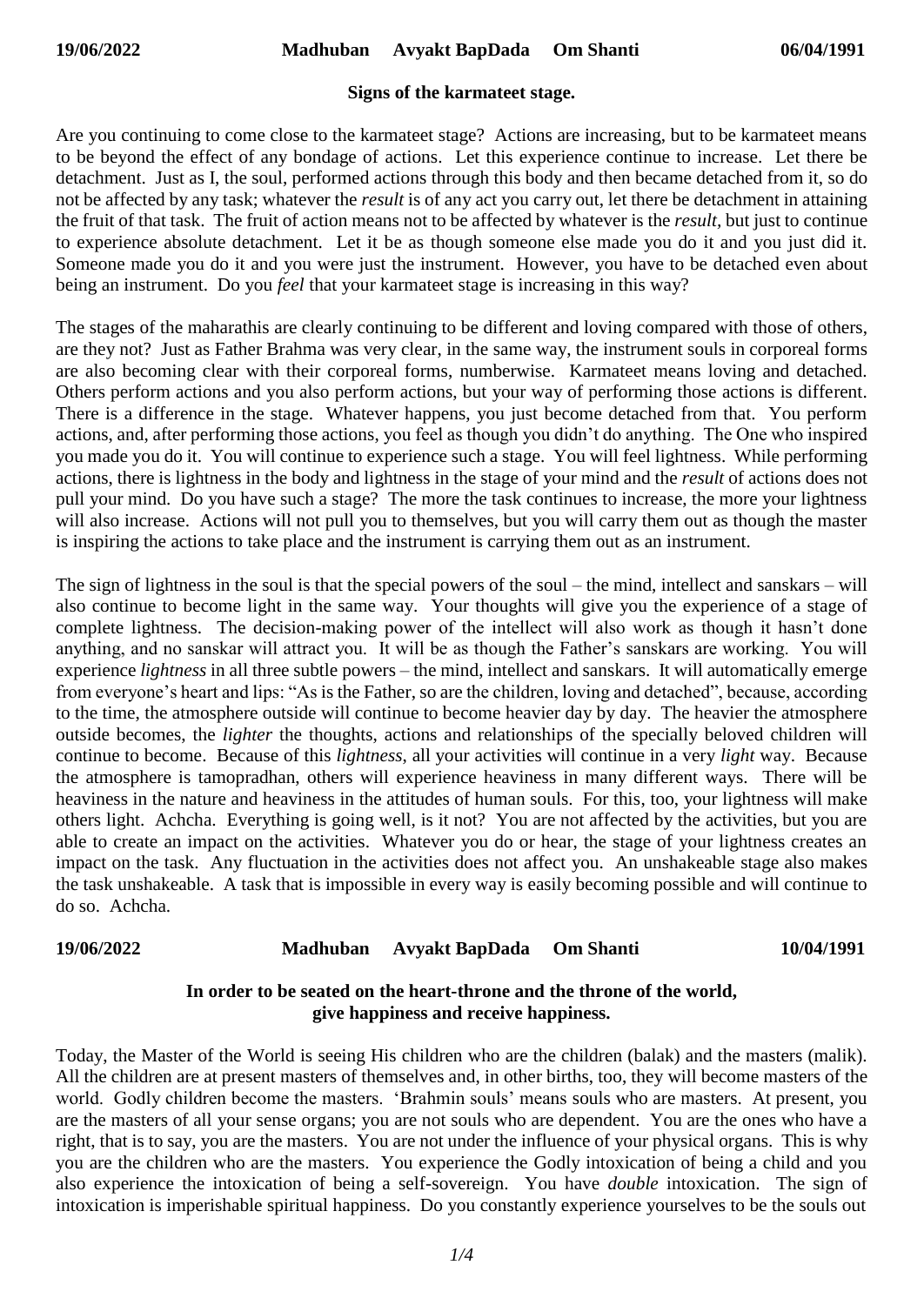of the whole world who have the fortune of happiness? Wah! my elevated fortune, that is, my elevated luck. You have the fortune of happiness and you constantly eat the nourishment of happiness and serve it to others as well. Along with that, you always swing in the swing of happiness. You give others the great donation of happiness and create their fortune of happiness. In the same way, have you made your life as invaluable as a diamond, or are you still making it that? Have you already made it that or is it still being made that now? Brahmin life means to stay in happiness, to eat the nourishment of happiness and to stay in the swing of happiness. You are such Brahmins, are you not? What is there in life apart from happiness? Your life itself is happiness. If you do not have happiness, you do not have a Brahmin life. To remain happy is to live a life worth living.

Today, BapDada was seeing the account of charity of all the children because all of you are charitable souls. You are accumulating accounts of charity for innumerable births. How much charity did you accumulate throughout the whole day? You can *check* this for yourselves, can you not? One is to give a donation and the other is to perform charity. Charity has greater importance than a donation. An act of charity is an act of altruistic service. An act of charity is not showy, but it is done from your heart. A donation can either be showy or from your heart. An act of charity is an act in which you become co-operative with souls at their time of need, that is, you are useful to them. A soul who performs charitable actions receives blessings from the hearts of many souls. They don't just say "*Thanks*" with their lips, but the attainments of blessings in their hearts are accumulated in an incognito way. A charitable soul overflows with the instant fruit he receives from God's blessings and blessings from souls. The vision and attitude of a charitable soul give others the experience of blessings. The sparkle of satisfaction and contentment is constantly visible on the face of a charitable soul. Because of the fruit he has claimed, a charitable soul is constantly beyond having arrogance or feeling insulted, because that soul is an emperor who is overflowing. He is a carefree emperor beyond having arrogance or feeling insulted. A charitable soul uses the power of his charity in his every thought at every moment of upheaval and in every action in a worthwhile way. The sign of the account of charity accumulating is that waste finishes. Such a charitable soul claims the throne of the kingdom of the world. So *check* your account: To what extent have I become such a charitable soul? If you are asked, "Are you all charitable souls?" all of you would reply "Ha ji", would you not? All of you are charitable souls, but numberwise. Or, are all of you *number one*? You are numberwise, are you not? How many will sit on the throne in the golden and silver ages? Will all of you sit on it together? So, all of you are numberwise, are you not? Why is the *number* created? What is the reason? BapDada especially *checked* one special aspect of the children. That one thing becomes an obstacle to your becoming *number one*.

Now, during the Year of Tapasya, does everyone have the aim of becoming complete or of becoming numberwise? You want to become complete, do you not? All of you speak one *slogan* and you also write it and display it. That *slogan* is: Give happiness and take happiness. Don't cause sorrow and don't take sorrow. This *slogan* is firm. So, what was the *result* that Baba saw? The *majority* pays *attention* to not causing sorrow. However, only half the *slogan* is OK. In terms of causing, you think that you should not cause sorrow but, when it comes to taking, you say, "That one caused me sorrow, and that is why this happened." "That one said this, this one did that, and that is why this happened." You make a *judgement* in this way, do you not? You become your own lawyer and present your *case* with these things. So, you pay *attention* well to half the *slogan*; you should *underline* it even more. At least there is *attention* paid to half the *slogan!* However, the *attention* paid to the other half of the *slogan* is in name only. That one caused sorrow, but why did you take it? Who told you to take it? Is it the Father's shrimat to take sorrow, to fill your apron with sorrow? So, don't cause sorrow and don't take sorrow. Only then will you become a charitable soul; only then will you become a tapaswi soul. To become a tapaswi means to have transformation. Therefore, take any sorrow they cause you in the form of happiness. Bring about transformation; only then will you be called a tapaswi. Consider defamation to be praise. You will then be called a charitable soul. Mother Jagadamba constantly made this lesson firm for all the children: See the souls who insult you or cause you sorrow with the vision of being an embodiment of mercy. Don't see them with the vision of defamation. They may insult you but you must offer them flowers. You will then be called a charitable soul. Embrace those who insult you with your heart. Don't embrace them superficially but with your heart with your mind. So this is the aspect that becomes an obstacle in your being able to accumulate your account of charity. I must not cause sorrow. I must not cause it, but I must not take it either. Since it is not anything good, why do you take that rubbish and accumulate it?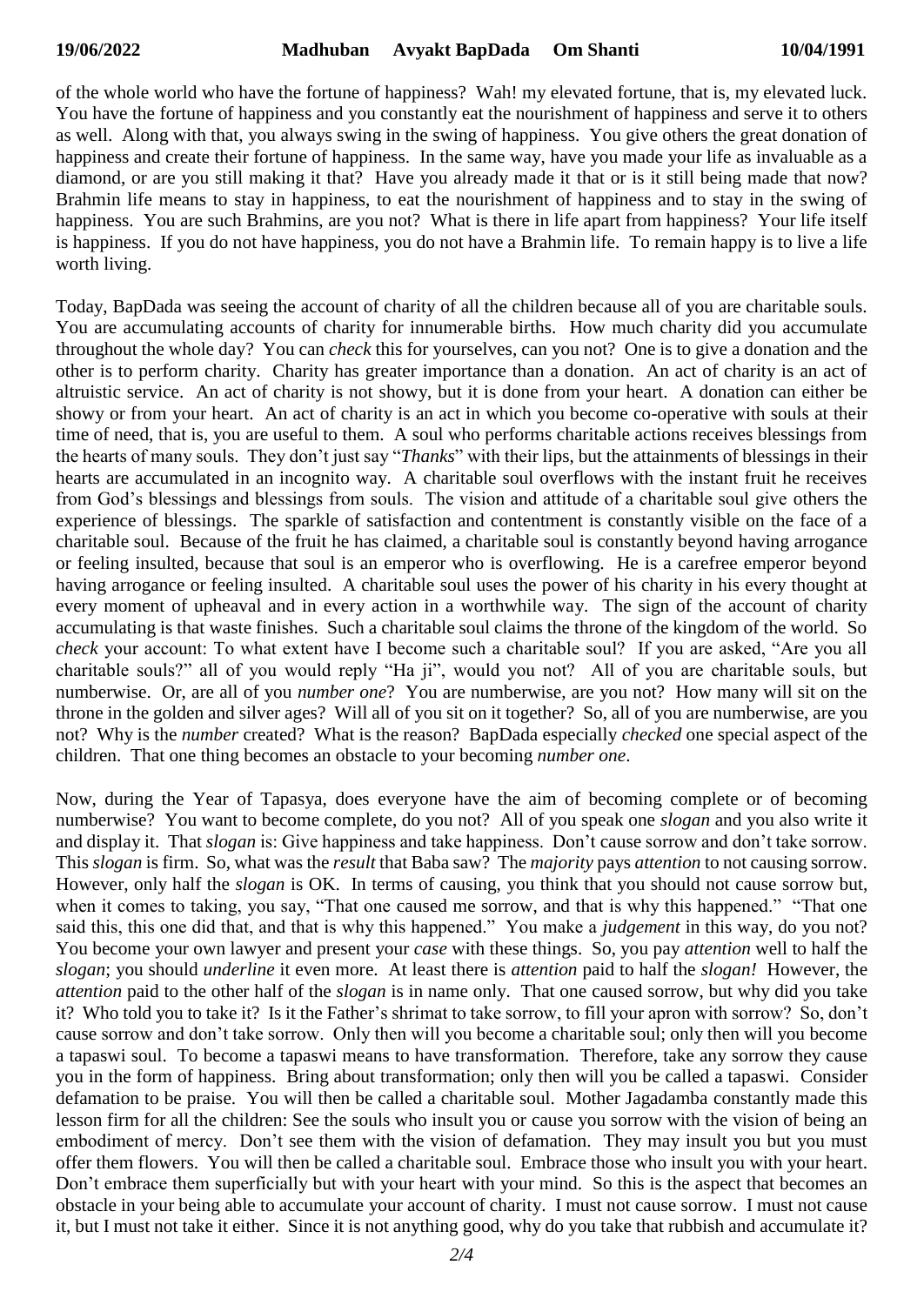When you take sorrow, you accumulate rubbish. What will emerge from the rubbish? *Germs* in the form of traces of sin. You don't commit big sins. Traces of sin now remain, but there shouldn't be even a trace. Many children say very sweet things to Baba. Everyone has a heart-to-heart conversation and says very sweet things. One *slogan* has become firm for everyone. "We didn't want it to happen, but it happened." If you didn't want it to happen, who else wanted it to happen that you say it happened? Is there any other soul? "It should not happen but it happens." Who is saying this? Is some other soul saying this, or are you saying it? You will not prove your tapasya through these things. Whatever should not happen, whatever should not be done: for that not to happen or be done is a sign of a charitable soul. BapDada receives such stories from many children every day. When they speak, they tell a story in such an *interesting* way that one keeps listening. Some of you have a habit of creating long stories, and others tell short stories but you tell many stories. Today, it is the last dip of this year's meetings. All of you have come for a dip, have you not? On the path of devotion too, when they take a last dip, they definitely have one thought or another. They either sacrifice something or they have some selfish motive. They have both types of thought. During the Year of Tapasya, have the thought, "Throughout the day, with my thoughts, with my words and with my deeds, I will be a charitable soul and perform charity." You were just told about a sign of charity. The instant fruit of charity is that blessings are received from every soul and charity is accumulated in every thought. Blessings are accumulated through your words, and thanks from everyone's heart should emerge for your co-operation in your relationships and connections. This is called tapasya. Such tapasya will become the basis for world transformation. You will receive a *prize* with such a *result*. So, then, don't tell any stories about what happened. Actually, all the *teachers* should claim the first *prize*. Along with them, the Madhuban residents should also claim it. Why is that? The wave of Madhuban and the wave of the instrument *teachers* easily reach those in households and *Godly students*. So, all of you will claim a *number* ahead anyway. It will now be seen whose names come up for the *prize*. Will it be the names of the *teachers*, of the Madhuban residents or of the *Godly students*? *Double* foreigners too are making intense efforts. BapDada has many *prizes*. Whoever wishes to claim them can do so. There is no lack of *prizes*. The treasure-store is full. Achcha.

All of you have come to this gathering. Did you enjoy it or was there some difficulty? The rain welcomed you, for nature also has love for you. You didn't get frightened, did you? You have received good Brahma bhojan, have you not? You have been pushed around for 63 births and you have now found the destination. You at least have three square feet of land! Such a huge *hall* has been built, and so you increased the beauty of the *hall*. The *hall* is being used in a worthwhile way. There wasn't any difficulty, was there? However, this doesn't mean that you keep holding gatherings like this. The facilities also have to come with the creation. Achcha.

To all the elevated souls who are children and so masters, to the charitable souls who constantly accumulate charity with every step, to the special souls who are constantly seated on the heart-throne and have a right to the throne of the world, to the souls who are *master* oceans of happiness and constantly give happiness and take happiness, to the children who are *master* bestowers and who remain constantly happy giving happiness to everyone, BapDada's love, remembrance and namaste.

### **BapDada speaking to the Dadis:**

BapDada saw that all the maharathis did very good service from their hearts of making everyone powerful, and so there is no need for Baba to thank you, for you have accumulated a lot in your accounts. You have accumulated very big accounts. BapDada is more than multi-million times pleased to see the courage, zeal and enthusiasm of the mahavir children. You maintained courage and the gathering remained constantly tied with a thread of love and there was therefore success. The gathering is strong, is it not? The small rosary is strong. The bracelet is ready. The rosary is not ready, but the bracelet is ready, is it not? This is why even a small rosary is worshipped. The big one is still being prepared. That will also be prepared; it has to be prepared. You were told that some of the beads are ready for the big rosary. There is a small *margin* for making the beads come together. The small garland is being prepared very well. Because of this garland, there is easy success and success is always garlanded around the necks of the beads of the garland. A tilak of victory is applied. BapDada is pleased. Multi-million times congratulations. You are the instruments. The Father is Karavanhar (the One who inspires). Who are the ones who do it? You are the ones who are the